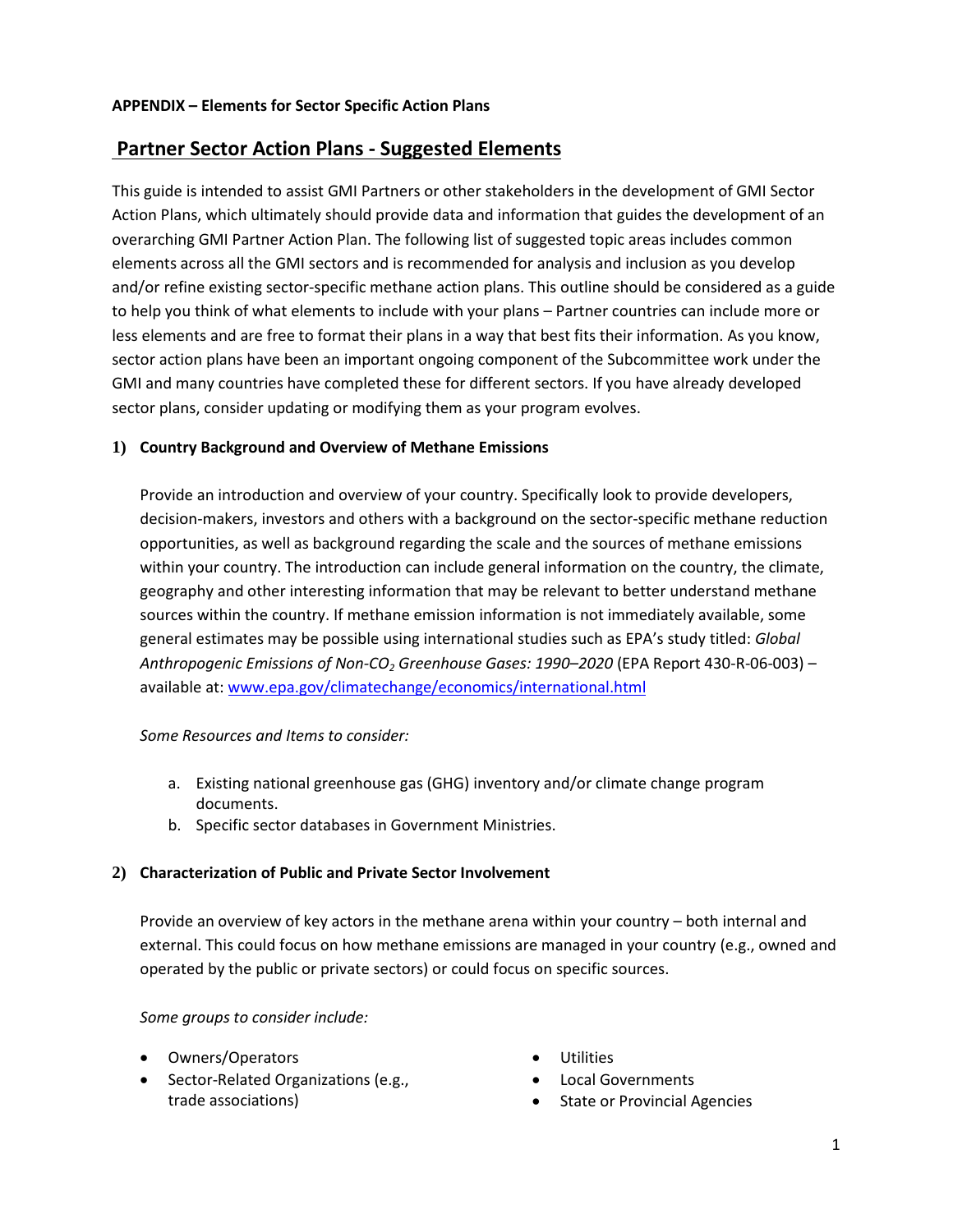- Regional/Geographic Collaborations (e.g., Latin America)
- Non-Governmental Organizations (NGOs)
- Equipment Providers/Suppliers
- Other Private Sector Representatives
- Financiers (e.g., multi-national development banks)
- Project Developers
- Consultants
- Technical Experts
- Researchers
- **Universities**
- a. Consider how the sources of methane emissions are managed in each sector and consider which ministries have authority over each sector; also think about which funding institutions are active in the methane sector.

### **3) Challenges to Mitigation or Abatement of Methane Emissions**

Consider whether any project development barriers currently exist within you country and provide an overview of the challenges.

*Some broad areas to consider include:* 

- Awareness
- Financial/economical
- Legal/regulatory
- Policy enforcement
- National capacity
- Project identification and development
- Resource/gas ownership issues
- Markets (e.g., end users)
- Low power prices
- Lack of transportation infrastructure
- Proven, cost-effective technologies (i.e., cost-benefit analysis)
- Inadequate/consistent (i.e., yearround) inputs
- Project scale (e.g., volume of gas)

### **4) Activities to Promote Methane Mitigation and Abatement (internally and externally)**

Provide an overview of initiatives or activities that exist now in your country that promote methane abatement, recovery, and use (e.g., GMI activities). Also consider an overview of international climate work you are currently engaged in with an emphasis on methane with neighboring countries and others.

*Some activities you may have already completed or considered may include:*

- Data collection (e.g., inventories, research) and information products (e.g., reports)
- Information sharing
- Capacity building (e.g., workshops, clearinghouse)
- Targeted information exchange (e.g., list serves)